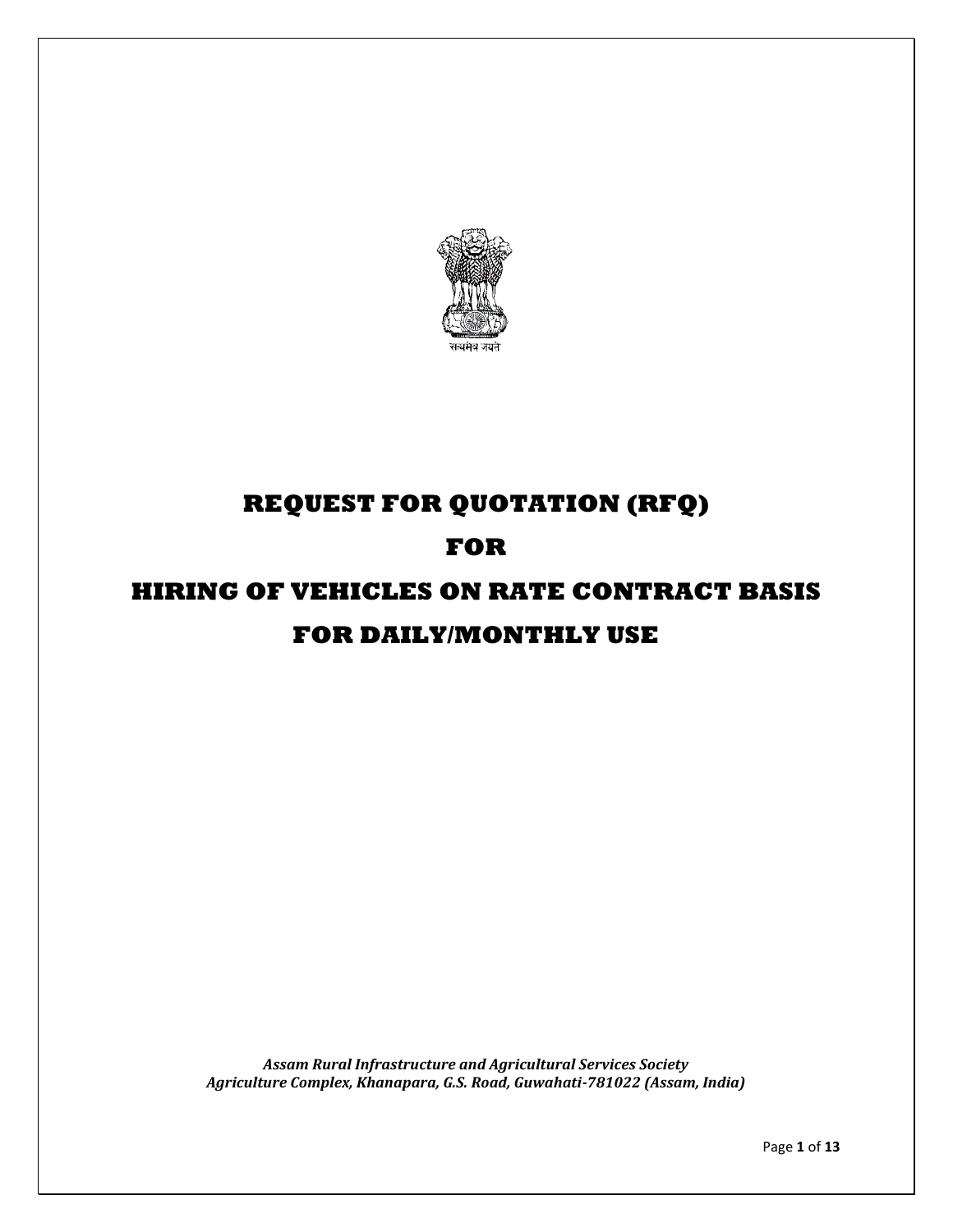## **ARIAS SOCIETY**

**Assam Rural Infrastructure and Agricultural Services Society** *(An Autonomous Body of the Govt. of Assam)*  **Project Coordination Unit (PCU) of the World Bank financed Assam Agri-business and Rural Transformation Project (APART)** Agriculture Complex, Khanapara, G.S. Road, Guwahati-781022 (Assam, India) Tel: +91 361-2332125; Fax: +91 361-2332564, Email[: spd@arias.in;](mailto:spd@arias.in) Website[: www.arias.in](http://www.arias.in/)

**No. ARIASS/APART/Veh.Hiring/20/2015/Pt-III/40 Dated Guwahati the 8th October, 2021**

#### **Request for Quotation (RFQ)**

#### **for Hiring of Vehicles on Rate Contract Basis for Daily/Monthly Use**

- 1. The Government of Assam (GoA) through the Government of India (GoI) has received a loan from the International Bank for Reconstruction & Development (IBRD) for implementation of Assam Agribusiness & Rural Transformation Project (APART). Assam Rural Infrastructure and Agricultural Services Society (ARIASS) now intends to apply a portion of the loan for hiring of vehicles for official use.
- 2. The State Project Director, ARIAS Society, invites Quotation from registered travel agencies for *"Hiring of Vehicles on Rate Contract Basis on Daily/Monthly Use"* for official use at the Assam Rural Infrastructure and Agricultural Services Society (ARIASS) located at Agriculture Complex, Khanapara, G.S. Road, Guwahati-781022. Interested and eligible agencies may submit their quotation with other documents along with the signed RFQ.

| <b>IMPORTANT INFORMATION</b>           |                                                       |  |  |  |  |
|----------------------------------------|-------------------------------------------------------|--|--|--|--|
| Last date & time for submission of RFQ | 30th October, 2021 at 2:00 P.M.                       |  |  |  |  |
| Time & date for opening of RFQ         | 30th October, 2021 at 2:15 P.M.                       |  |  |  |  |
| Venue for opening of RFQ               | Assam Rural Infrastructure and Agricultural Services  |  |  |  |  |
|                                        | Society, Agriculture Complex, Khanapara, G.S. Road,   |  |  |  |  |
|                                        | Guwahati- 781022                                      |  |  |  |  |
| <b>Quotation Validity</b>              | 45 days from the last date of submission of Quotation |  |  |  |  |

- 3. Quotation should be addressed to *"The State Project Director, ARIAS Society, Agriculture Complex, Khanapara, G.S. Road, Guwahati- 781022, Assam."* and placed in a sealed envelope, clearly marked as "Request for Quotation (RFQ) *for Hiring of Vehicles on Rate Contract Basis on Daily/Monthly Use."* Quotation not accompanied by specified documents, self declarations, signatures may be rejected by the office as non-responsive and may not be evaluated further.
- 4. Quotation should reach this office latest by **02.00 P.M. on 30th October, 2021**. Quotations will be opened on the same day, i.e., **02.15 P.M. on 30th October**, **2021.** Quotation received after due date and time shall be summarily rejected.
- **5.** We look forward to receiving your Quotation.

 Sd/- (Vinod Seshan, IAS) State Project Director, ARIAS Society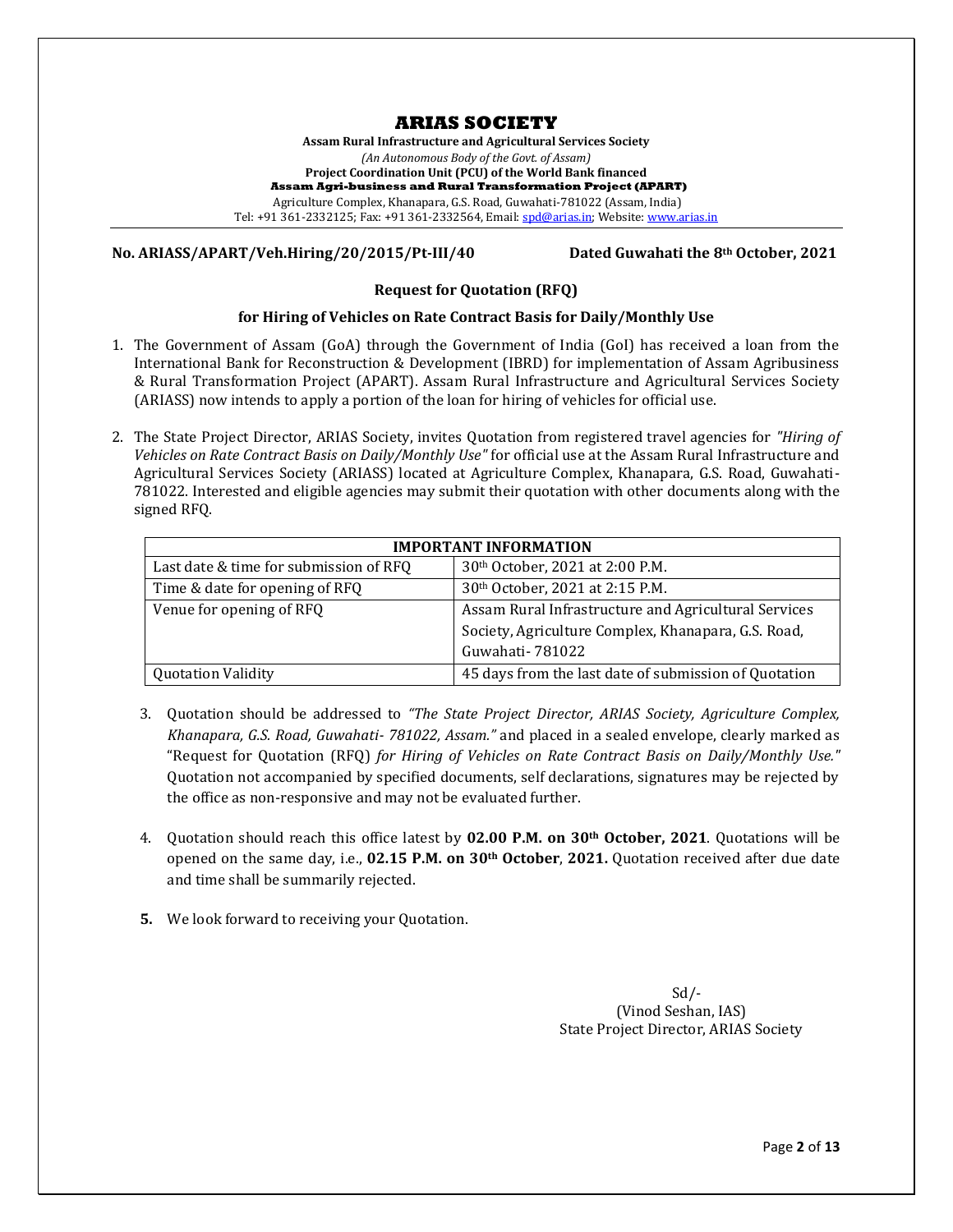## **SECTION I**

## *SCOPE OF WORK*

Bidders are invited to quote daily & monthly rates for the types of vehicles as mentioned below for the purpose of hiring on daily/monthly basis:

## **TYPES OF VEHICLES**

- 1) INNOVA CRYSTA (AC)
- 2) MARUTI SWIFT DZIRE (AC)
- 3) BOLERO (AC)
- 4) SCORPIO (AC)
- 5) HONDA CITY (AC) (DIESEL)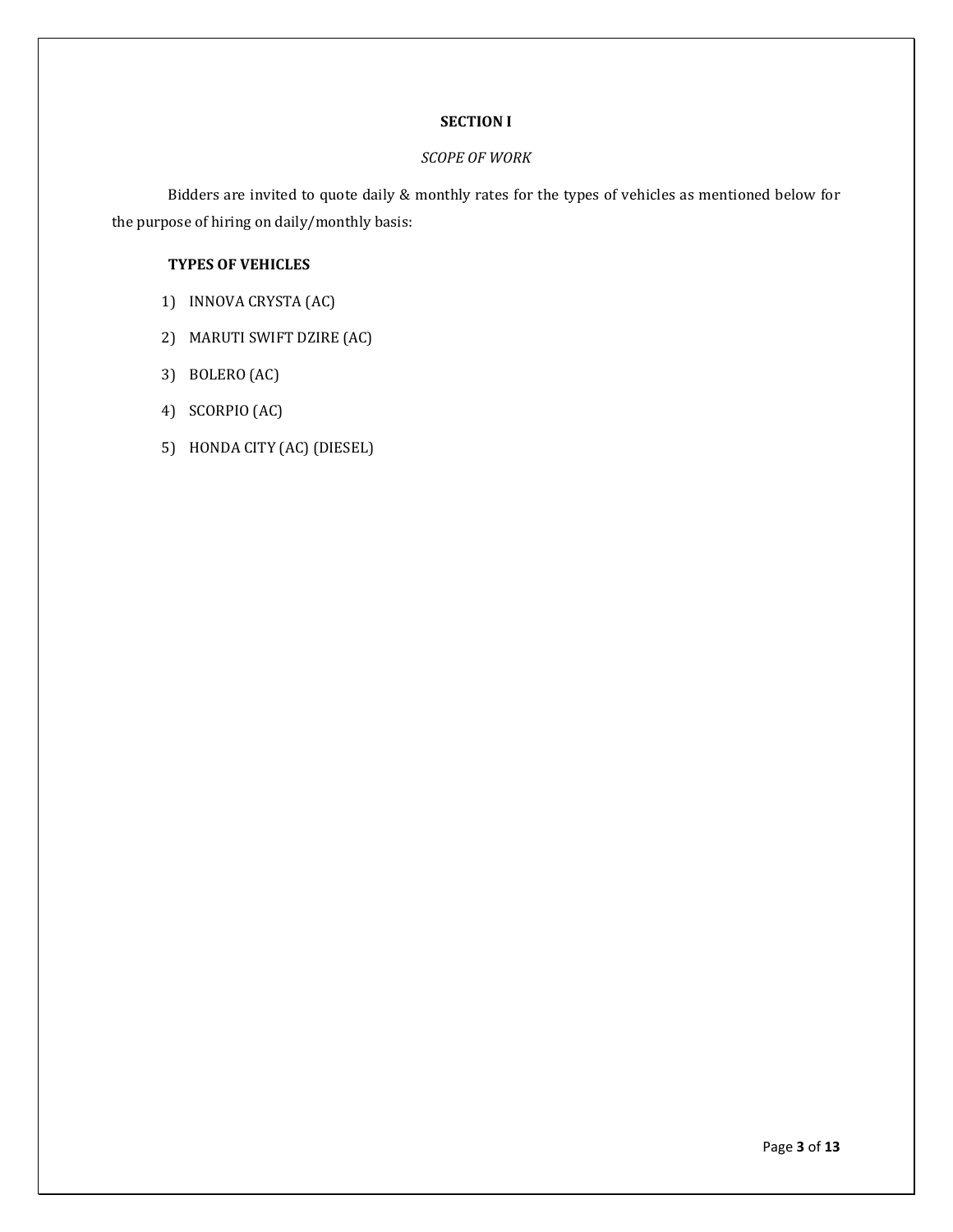## **SECTION II**

## *QUOTATION FORM*

## *(This form must be submitted using the official letterhead of the agency)*

**RFQ no. ARIASS/APART/Veh.Hiring/20/2015/Pt-III/40 dated Guwahati the 8th October, 2021**

**Our reference no.............................................................................dated………………….....................................**

**To:**

The State Project Director Assam Rural Infrastructure and Agricultural Services (ARIAS) Society Agriculture Complex, Khanapara, Guwahati- 781022.

## **Sub: Request for Quotation (RFQ) for Hiring of Vehicles.**

**Sir,** 

1. I/We, the undersigned, hereby submit our Quotation involving two parts, namely:

(a) Technical Part, and

(b) Financial Part

2. In submitting the Quotation, we make the following declarations:

(a) **No reservations:** Having read the RFQ in its entirety and services to be provided, I/we, offer to participate in providing vehicles on hire to the ARIAS Society in conformity with the terms and conditions specified in the RFQ and have no reservations whatsoever;

(b) **Conformity:** I/We offer to provide service in conformity with the RFQ document and in accordance with the specifications specified in the document;

(c) **Quotation Validity Period:** My/Our Quotation shall be valid for the period of 45 days from the deadline fixed for its submission;

(d) **Eligibility:** I/We meet the eligibility requirements and have no conflict of interest. I/We am/are not participating in more than one Quotation in this bidding process and I/we have not been suspended or debarred by the World Bank or blacklisted or suspended by the Central or any State Government/PSU, etc in India;

(e) **Fraud and Corruption:** I/We hereby certify that I/we have taken steps to ensure that no person acting for us or on our behalf will engage in any type of corrupt, fraudulent, collusive, coercive, or obstructive practices, and we will strictly observe all the laws against fraud and corruption in force in India including, "Prevention of Corruption Act, 1988 (including any modifications thereafter)."

(f) **Annulment:** I/We understand that you are not bound to accept any Quotation you may receive and may also empanel more than one agency for the stated services under this RFQ.

(g) **Declaration:** It is hereby declared that particulars furnished herewith are true and correct as per my/our knowledge and belief. In the event of any particulars are found to be false, I/we shall be liable to such consequences/lawful actions as the Arias Society wish to take.

| (Signature of the authorized person) |
|--------------------------------------|
| Name of Signatory ______             |
| Date                                 |
| Seal                                 |

\_\_\_\_\_\_\_\_\_\_\_\_\_\_\_\_\_\_\_\_\_\_\_\_\_\_\_\_\_\_\_\_\_\_\_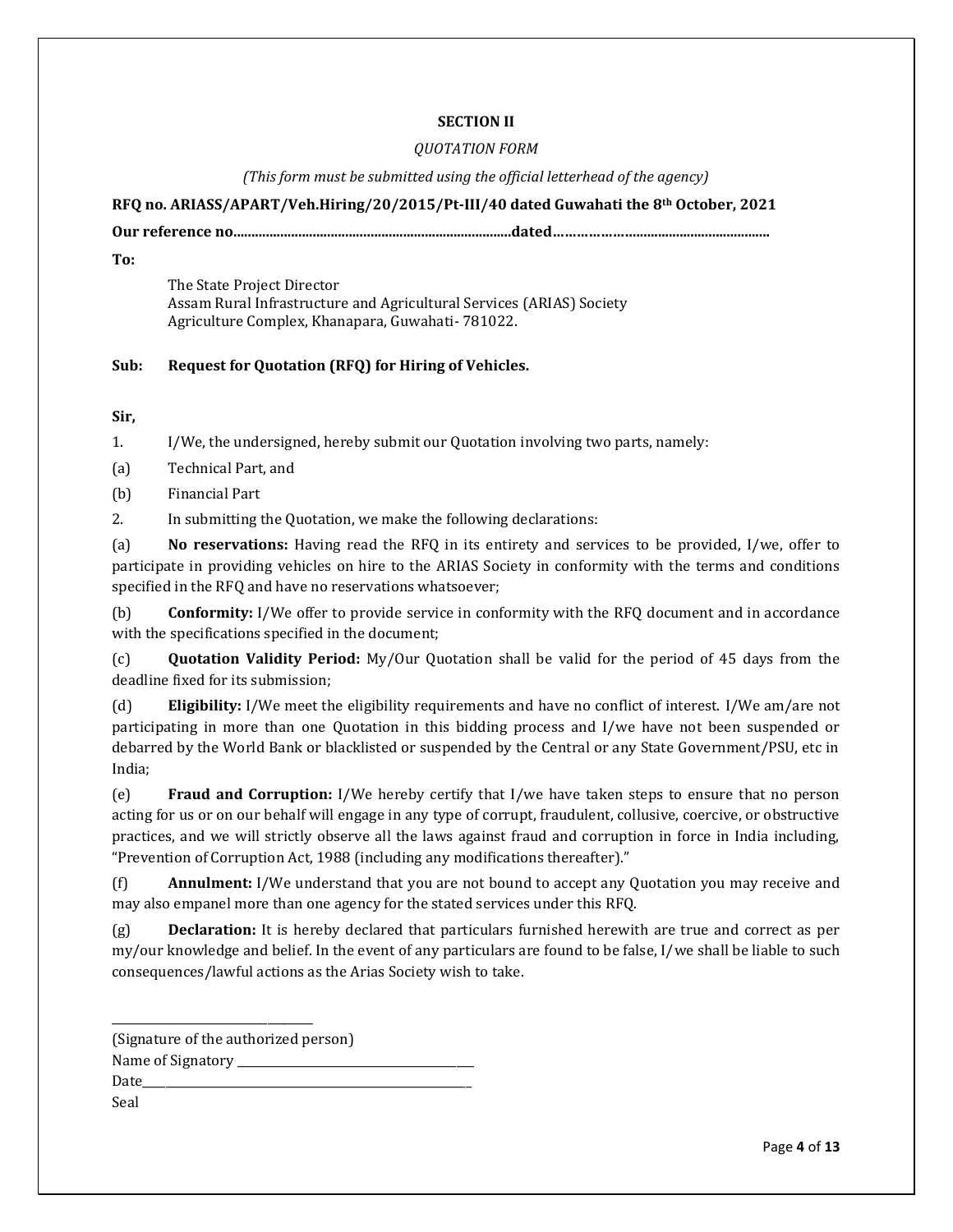## **SECTION III**

## *BIDDER'S PROFILE*

#### *(This form must be submitted using official letterhead of the agency)*

| Sl. | <b>Bidder's information</b>                                                                              | <b>Details</b>                                                          |  |  |  |
|-----|----------------------------------------------------------------------------------------------------------|-------------------------------------------------------------------------|--|--|--|
| no. |                                                                                                          |                                                                         |  |  |  |
| 1)  | Name of the Agency                                                                                       |                                                                         |  |  |  |
| 2)  | Status of the firm (whether Proprietorship/<br>Partnership/Company/any other)                            |                                                                         |  |  |  |
| 3)  | Address of the registered office in Guwahati with mobile<br>no. & email id                               | a) Address:<br>b) Mobile number:<br>c) e-mail id:                       |  |  |  |
| 4)  | Name of the Sole Proprietor/Managing Partner/etc.                                                        |                                                                         |  |  |  |
| 5)  | Number of years in business providing cars on rental<br><b>basis</b>                                     |                                                                         |  |  |  |
| 6)  | Name of organization(s) to which the Agency has<br>provided/is providing vehicles since the past 5 years | 1)<br>2)<br>3)<br>etc.                                                  |  |  |  |
| 7)  | Particulars of the Authorized Signatory of the Bidder                                                    | a) Name:<br>b) Designation:<br>Mobile number:<br>$c$ )<br>d) e-mail id: |  |  |  |
| 8)  | Make & number of cars owned/held under rent by the<br>agency as on date                                  | Make:<br>Nos.                                                           |  |  |  |
| 9)  | <b>Updated Trade License</b>                                                                             |                                                                         |  |  |  |
| 10) | PAN no. details                                                                                          |                                                                         |  |  |  |
| 11) | GST no. details                                                                                          |                                                                         |  |  |  |

I/We hereby declare that the information furnished above is true and correct. I/We am/are also attaching the copies of license/authorization documents claimed above.

(Signature of the authorized person)

\_\_\_\_\_\_\_\_\_\_\_\_\_\_\_\_\_\_\_\_\_\_\_\_\_\_\_\_\_\_\_\_\_\_\_

Name of Signatory \_\_\_\_\_\_\_\_\_\_\_\_\_\_\_\_\_\_\_\_\_\_\_\_\_\_\_\_\_\_\_\_\_\_\_\_\_\_\_\_\_

Date\_\_\_\_\_\_\_\_\_\_\_\_\_\_\_\_\_\_\_\_\_\_\_\_\_\_\_\_\_\_\_\_\_\_\_\_\_\_\_\_\_\_\_\_\_\_\_\_\_\_\_\_\_\_\_\_\_

Seal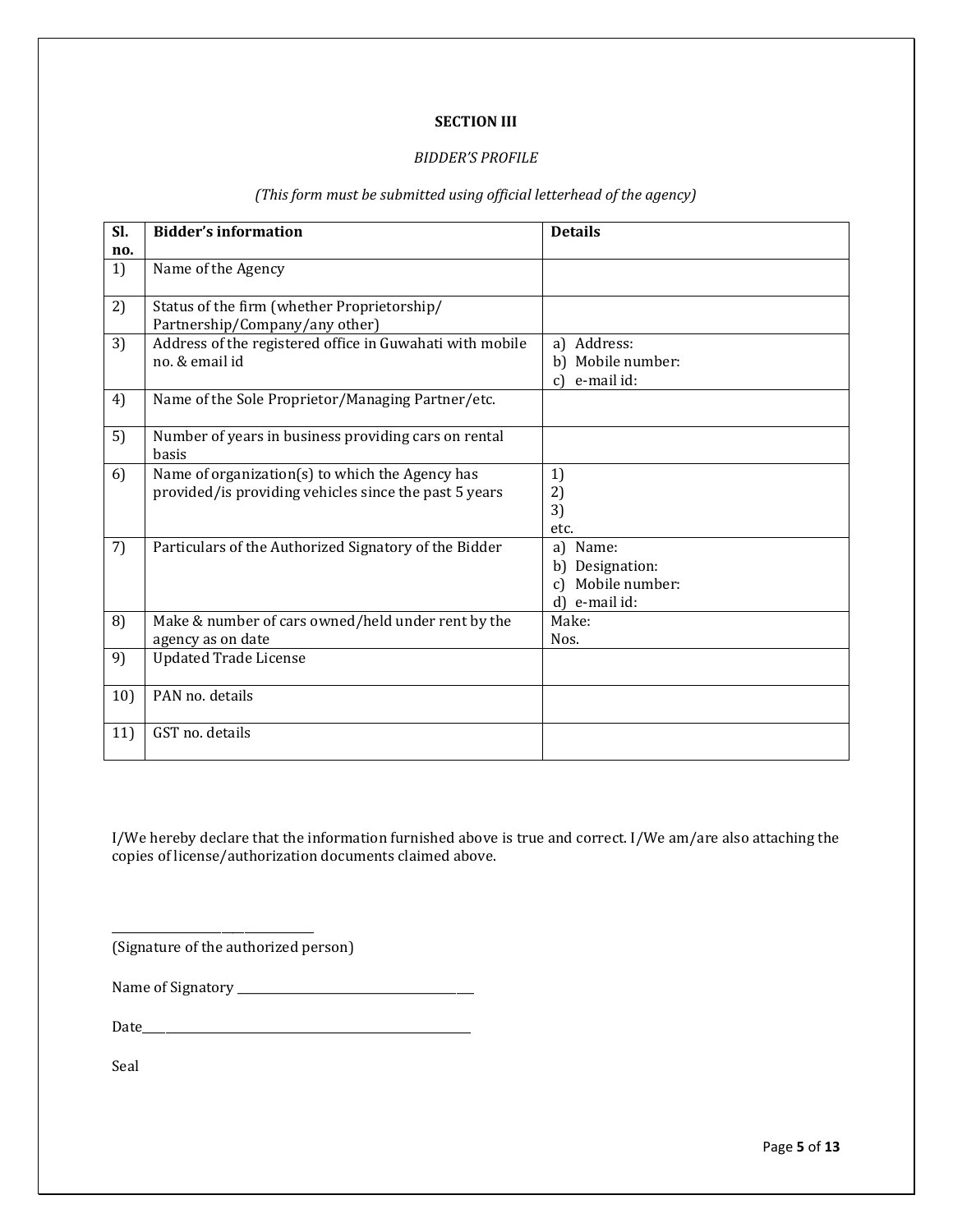#### **SECTION IV**

## *GENERAL TERMS & CONDITIONS*

*(Throughout this document, the term bidder/bidding are interchangeable with RFQ; agency/firm are interchangeable with bidders)*

- **1)** This Request for Quotation (RFQ) is called for '*Hiring of Vehicles on Rate Contract Basis on Daily/Monthly Use'* from registered travel agencies/firms for official use at the Assam Rural Infrastructure and Agricultural Services Society (ARIASS), Agriculture Complex, Khanapara, Guwahati- 781022 for a period of one (1) year from the date of contract agreement.
- **2)** This RFQ is not an offer by the ARIAS Society but an invitation to receive responses from the eligible bidders.

#### **3) CONDITIONS FOR BIDDERS:**

- (i) The Agency must have a registered office in Guwahati under Shops & Establishments Act and/or any other applicable laws and conform to all such rules of DTO Guwahati/rules of the state government.
- (ii) Vehicles should be in excellent running condition and should not more than two (2) years old.
- (iii) Maintenance/cleanliness of the vehicle shall be borne by the selected agency. The car must be kept clean (interior & exterior) and periodically serviced. Weekly sanitization of the car should be ensured.
- (iv) The agency shall be responsible for providing vehicles with driver and also without driver if written instruction is made to the selected agency.
- (v) Vehicles should be registered with the D.T.O. and shall have up-to-date insurance.
- (vi) Vehicle should be provided to the ARIAS Society on priority basis and no explanation due to other exigencies whatsoever shall be entertained.
- (vii) The rate of the hired vehicles shall be fixed for a period of one (1) year. However, the SPD, ARIAS Society may extend contract period for another year subject to satisfactory performance of the selected agency(ies) in which case there shall be no increase of contract amount and no changes to the terms and conditions.
- (viii) Driver of the car should have at least five (5) years of driving experience with up-to-date valid driving license. He should know the roads of the city and outside the city thoroughly.
- (ix) The driver shall always wear mask whilst on duty and fully vaccinated.
- (x) It would be the responsibility of the selected agency to check the antecedents of the drivers engaged with the hired vehicles and ensure that drivers' conduct are clean and do not cause any kind of hassle to the officials of ARIAS Society using the vehicles.
- (xi) In case of misbehavior by driver, such driver shall have to be removed from the service. The agency will have to ensure that such driver shall not get re-appointment with other car dealing with the ARIAS Society.
- (xii) The driver should mandatorily have mobile phone. The driver engaged should not be out of communication by switching off mobile phone. However, while driving, the driver should strictly avoid attending to mobile phones.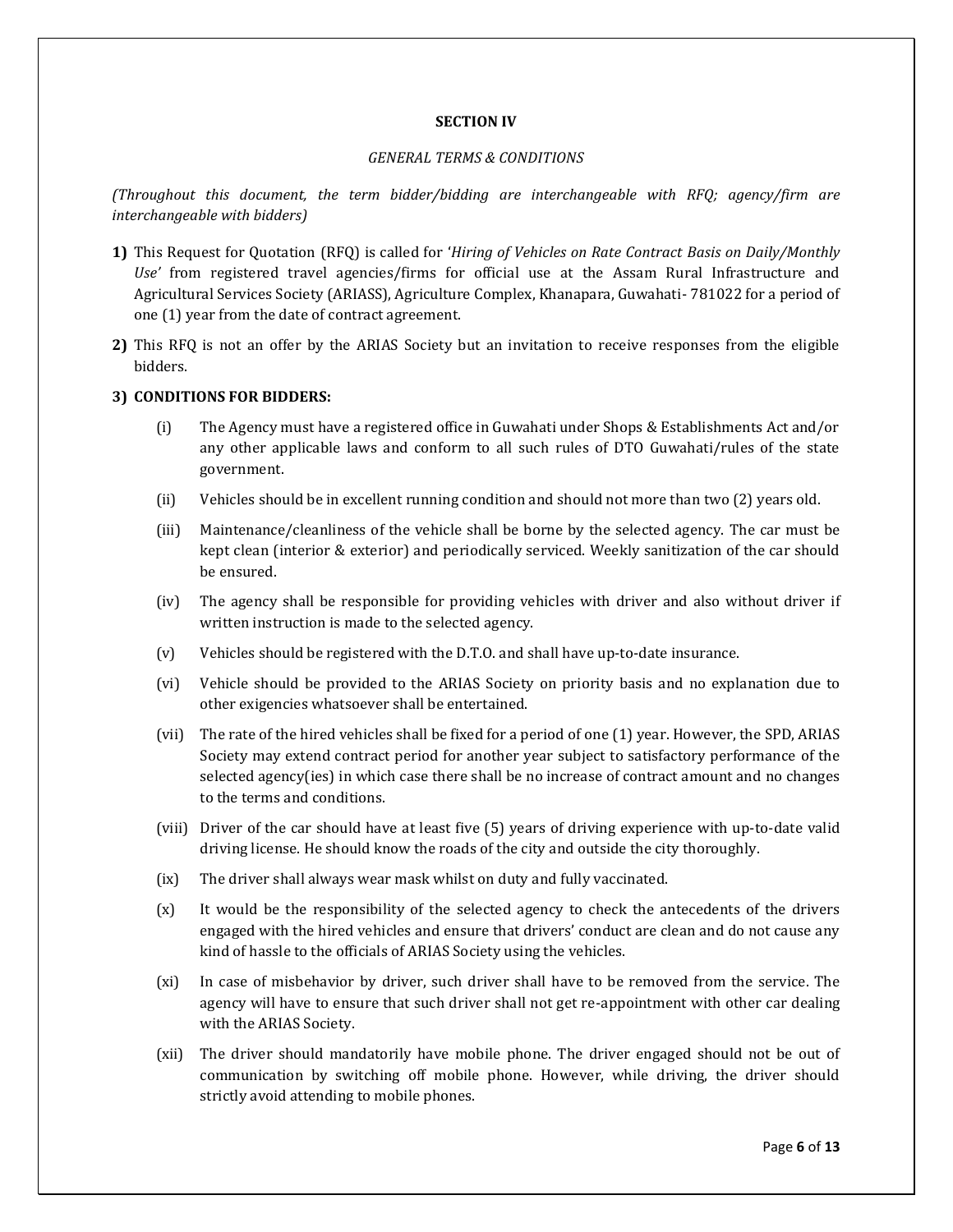- (xiii) The driver employed by the Agency should hold valid driving license, is well behaved and conversant with the rules and regulations of traffic. **The driver shall report to the user on time and maintain punctuality during duty hours.** The driver shall not consume alcoholic drink or other addictive substances while on duty.
- (xiv) **The selected vendor shall indemnify SPD, ARIAS Society and hold harmless & all claims, damages, losses, cause of action, liabilities in each of any untoward incidents**.
- (xv) Vehicles may be required on Sundays & other government holidays and also beyond the normal working hours.
- (xvi) The vehicles should have permit to ply in the entire state of Assam.
- (xvii) Record of the actual KM run by the vehicle shall be maintained in the log book on daily basis duly signed by the driver and the official using the vehicle *(sample log sheet is given at Annexure I)*.
- (xviii) In case of outstation visit, the vehicle may have to stay overnight and charges will be paid for the night halt @ Rs 500/- (Rupees Five Hundred only). However, no accommodation for the driver will be provided by the ARIAS Society.
- (xix) Parking charges, municipal taxes, night halt charges, if any, will be paid by the ARIAS Society at the time of payment of the monthly bills.
- (xx) Agency will be responsible for drivers lodging, boarding and any other expenses during duty hours.
- (xxi) **A Bid Security for an amount of Rs. 5,000/- (Rupees Five Thousand only)** in the form of Demand Draft (DD) issued by nationalized/scheduled bank in favour of the *"State Project Director, ARIAS Society"* payable at Guwahati with 30 (thirty) days validity beyond the bid validity period is to be submitted along with the TECHNICAL BID *(the Bid Security will be returned to unsuccessful bidders after signing of the contract with the successful bidders)*.
- (xxii) **The Bid Security may be forfeited:**
	- **a.** if a Bidder makes any statement which turns out to be false/incorrect at any time prior to signing of Contract;
	- **b.** if the successful Bidder fails to accept Work Order and/or sign the Contract with the ARIAS Society or furnish Performance Bank Guarantee within the specified time period as per Letter of Intent to Award.
- (xxiii) The successful agency shall have to submit a **Performance Bank Guarantee (PBG) of Rs. 20,000/- (Rupees Twenty Thousand) only in the form of Fixed Deposit Receipt (FDR)** at the time of signing of the Contract with the State Project Director, ARIAS Society. If there is extension of the contract period, the PBG shall have to be extended accordingly.
- (xxiv) SPD, ARIAS Society reserves the right to enter into parallel Rate Contract with more than one agency for the purpose of hiring of vehicles.
- (xxv) **SUBMISSION OF QUOTATIONS:** The Quotation should be put inside a sealed envelope supercribed as 'Hiring of Vehicles on Rate Contract on Daily/Monthly Basis for Official Use".
- (xxvi) Bidders should write agency's names, contact details, etc. on the reverse of the envelopes.
- (xxvii)This Quotation with stamp & signature along with all self attested supporting documents shall be part of the TECHNICAL BID.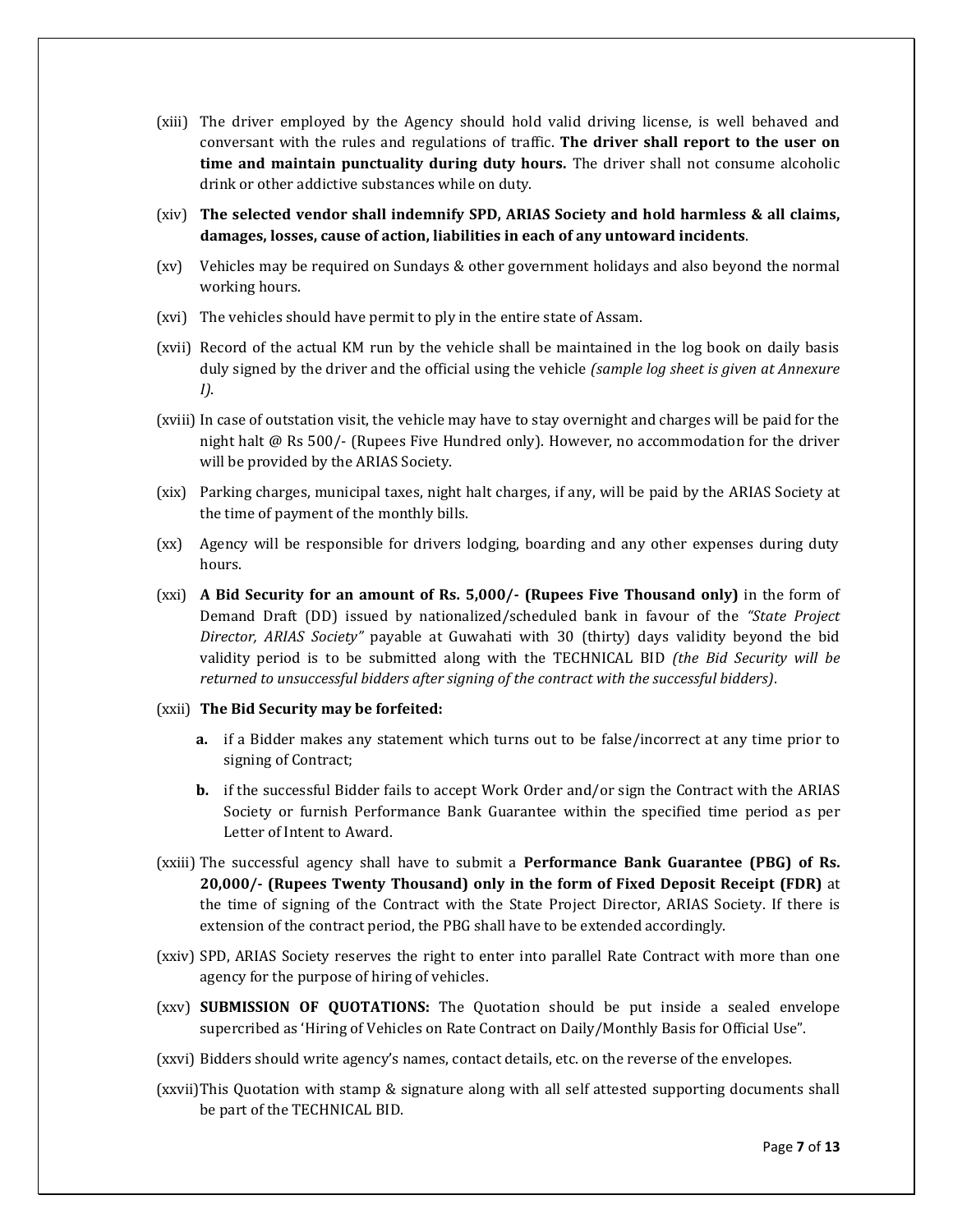- (xxviii) Bidders are requested to obtain clarifications, if any, by email (email id: spd@arias.in) prior to closure of the bid submission.
- **4) ESSENTIAL DOCUMENTS TO QUALIFY TECHNICALLY:** The bidder must mandatorily submit the following documents in the TECHNICAL BID to prove its eligibility:
	- (i) Date of commencement of business (the firm must be in tour and travel business for the past 5 years (i.e. 2020-21, 2019-20, 2018-19, 2017-18 & 2016-17); *(enclose appropriate document)*
	- (ii) Name of state government/semi-government/corporation/PSU to which the agency has rendered/rendering similar services since the past 5 years (i.e. from 2016-17); *(enclose work orders)*
	- (iii) Average Annual Turnover for each of the last three (3) Financial Year should be Rs. 40.00 lakhs (Rupees Forty lakhs) (FY 2017-18; 2018-19 & 2019-20); *(enclose audited statement of Chartered Accountant)*
	- (iv) License to supply vehicles on hired basis; (enclose relevant govt. permission)
	- (v) Up-to-date Trade License; *(enclose copy)*
	- (vi) PAN no. details; *(enclose copy)*
	- (vii) GST no. details; *(enclose copy)*
	- (viii) Current Bank Account; *(enclose copy of bank details)*
	- (ix) Bid Security of Rs. 5,000/- (Rupees Five Thousand) only; *(enclose original Bid Security drawn from bank)*
	- (x) Non-Blacklisted Declaration as per Section VI *(enclose statement on the Agency's letterhead)*
- **5) EVALUATION OF BIDS: The purchaser shall evaluate the TECHNICAL BIDS based on the following factors:**
	- (i) Technical bids are substantially responsive as per the terms & conditions laid down in the document;
	- (ii) are properly sealed & signed;
	- (iii) The Bids will be evaluated vehicle-wise;
	- **(iv) Evaluation of the FINANCIAL BID shall be carried out for each type of vehicle based on monthly and daily rates (within and outside Guwahati city) and contract will awarded accordingly.**
- **6) INCOMPLETE DOCUMENTS:** Failure to furnish information required in this RFQ or submission of Bid not responsive to this RFQ will be at the Bidder's risk and responsibility and the same may finally lead to rejection of Bid.

#### **7) BID PRICE**

- (i) Bidder should submit the bid price as per **SECTION V** of the Bid.
- (ii) Rates should be quoted for all vehicles mentioned in the RFQ. Incomplete bid will be rejected.
- (iii) Corrections, if any, shall be made by crossing out, initialing, dating and rewriting. Corrections done with correction fluid shall also be duly attested.
- (iv) The rates quoted should be inclusive of taxes.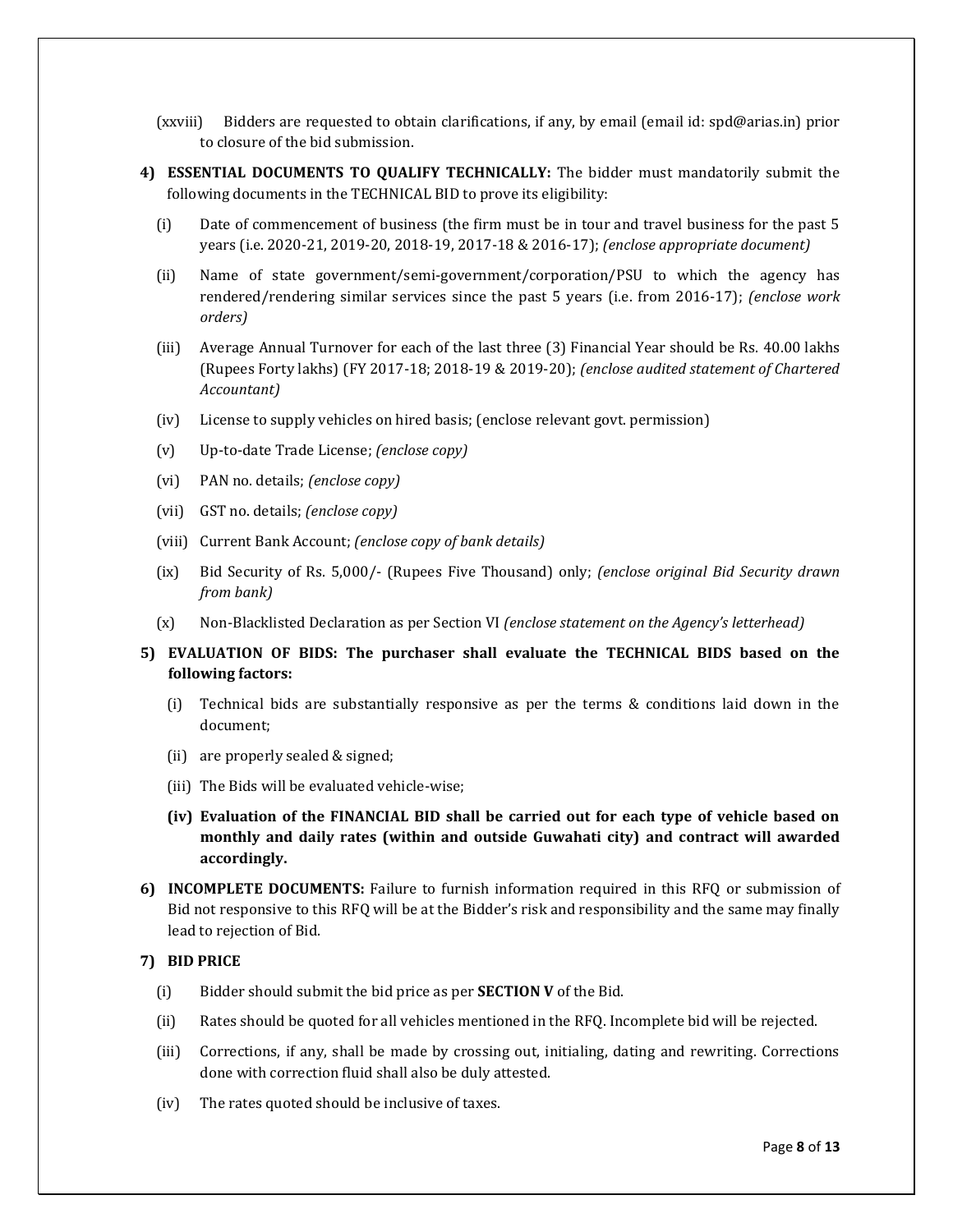- (v) The rates quoted by the bidder shall be fixed for one (1) year and also for the subsequent year, if any extension is given and shall not be subject to adjustment/modification on any account.
- (vi) The prices shall be quoted in Indian Rupees only.
- **8) FORMULA TO EVALUATE FINANCIAL BIDS:** In order to arrive at the lowest rate, the formula which shall be applied is:
	- a. **Vehicle on Monthly Rate**: *(Vehicle rate)* + *(fuel charges for 2000 kms.)* shall be calculated.
	- b. **Vehicle on Daily Rate** (inside Guwahati city): *(Vehicle rate)* + *(fuel charges for 200 kms.)* + (*extra charges beyond 10 hrs. per hour)* shall be calculated.
	- c. **Daily Rate** (outside Guwahati city): *(Vehicle rate)* + *(fuel charges for 300 kms.)* + (*extra charges per hour beyond 10 hrs.)* shall be calculated.
	- d. **Night Halt Charges:** Fixed night halt charges @ Rs. 500/- (Rupees Five Hundred) per night will be paid if such incidence occurs.
- **9)** Each bidder shall submit **only one bid**.
- **10) VALIDITY OF BID:** Bid shall remain valid for a period not less than 45 days after the deadline date specified for Bid submission.

#### **11) AWARD OF CONTRACT:**

- (i) The purchaser will award the contract to the bidders whose bid has been determined to be substantially responsive and who has offered the lowest evaluated quoted price.
- (ii) Notwithstanding the above, the purchaser reserves the right to accept or reject any bid and to cancel the bidding process and reject all bids at any time prior to the award of the contract.
- (iii) The bidder whose bid is accepted will be notified of the award of the contract by the authority prior to the expiration of the bid validity period. The terms of the accepted offer shall be incorporated in the award of contract.
- **12) PERIOD OF CONTRACT:** The period of engagement with the ARIAS Society shall be for one (1) year from the date of signing of contract and the successful agency(ies) is/are bound to provide vehicle for the period. The contract period may be further extended with mutual consent upto one (1) year on rendering satisfactory services without changing existing agreed norms. However, the purchaser may terminate the contract at any point of time on account of unsatisfactory service giving a notice thereof.
- **13) REPAIRS AND MAINTENANCE:** All repairs and maintenance will be the sole responsibility of the agency.
- **14) FUEL:** The fuel shall be provided by the agency. The use of oil or other consumables will also be provided by the agency.
- **15) NON-ASSIGNMENT:** The bidder shall not, at any time, assign, sub-let or make over the contract or the benefit thereof or any part thereof to any person or persons whatsoever.

#### **16) PENALTY CLAUSE:**

(i) In case of breakdown or any problem the provider will have to arrange for another vehicle within 1-2 hours, failing which **penalty of Rs. 500/- (Five Hundred) only per incident** will be levied and deducted from bills without further notice.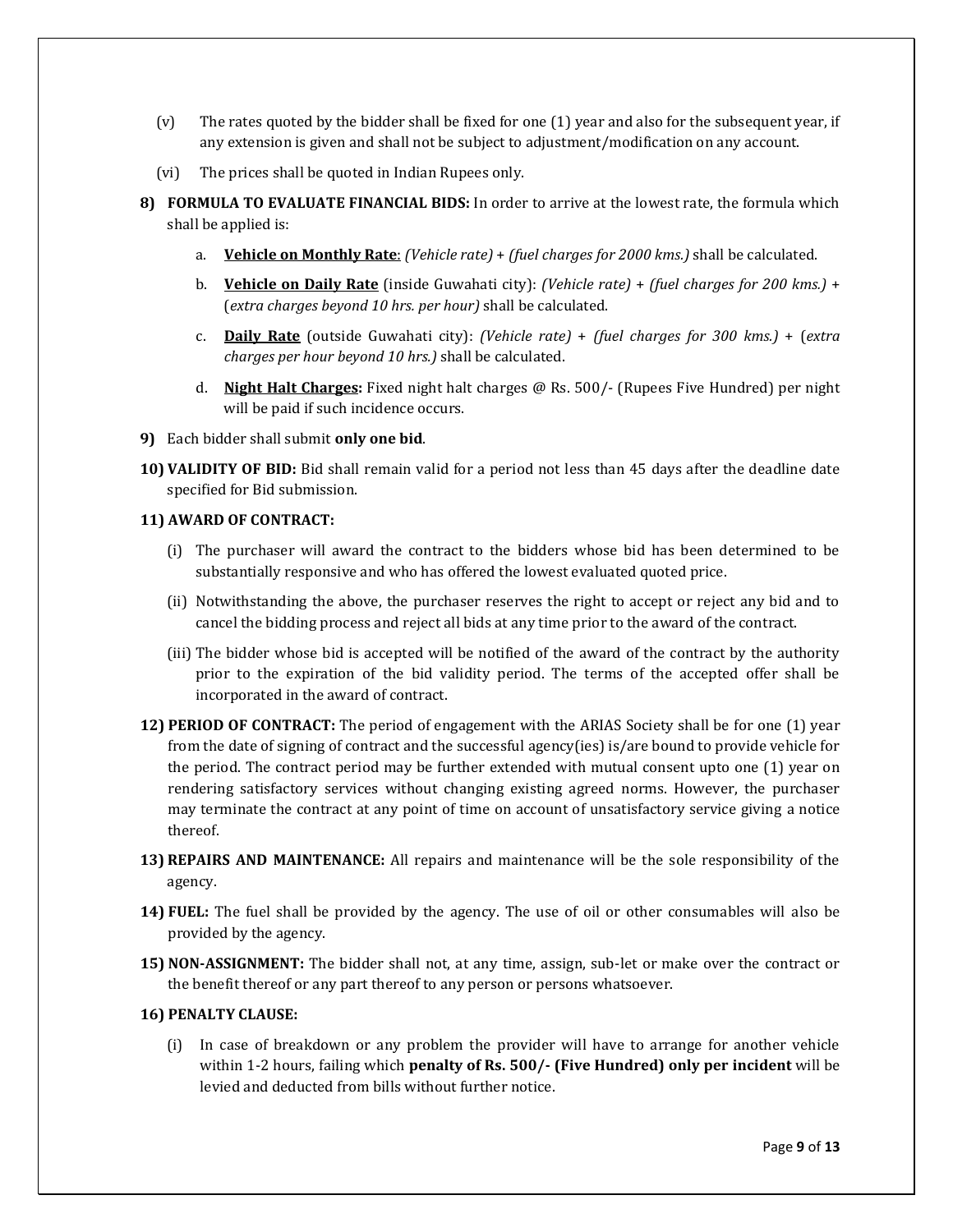- (ii) In case of failure to provide vehicles satisfactorily even after repeated warnings in writing, **Performance Bank Guarantee (PBG) shall be forfeited.** The purchaser shall have the right to nullify the contract & enter into rate contract with other agency.
- **17) LAWS GOVERNING THE CONTRACT & JURISDICTION:** The contract shall be governed by the laws in force in India. In the event of any dispute, such dispute would be subject to the courts in Guwahati only.

## **18) PAYMENT TERMS:**

- a. The payment will be made on monthly basis from the date of submission of invoice of the previous month duly supported by duty slips/log sheets countersigned by concerned official.
- **b. Payment shall be made on the actual km. run by the vehicle.**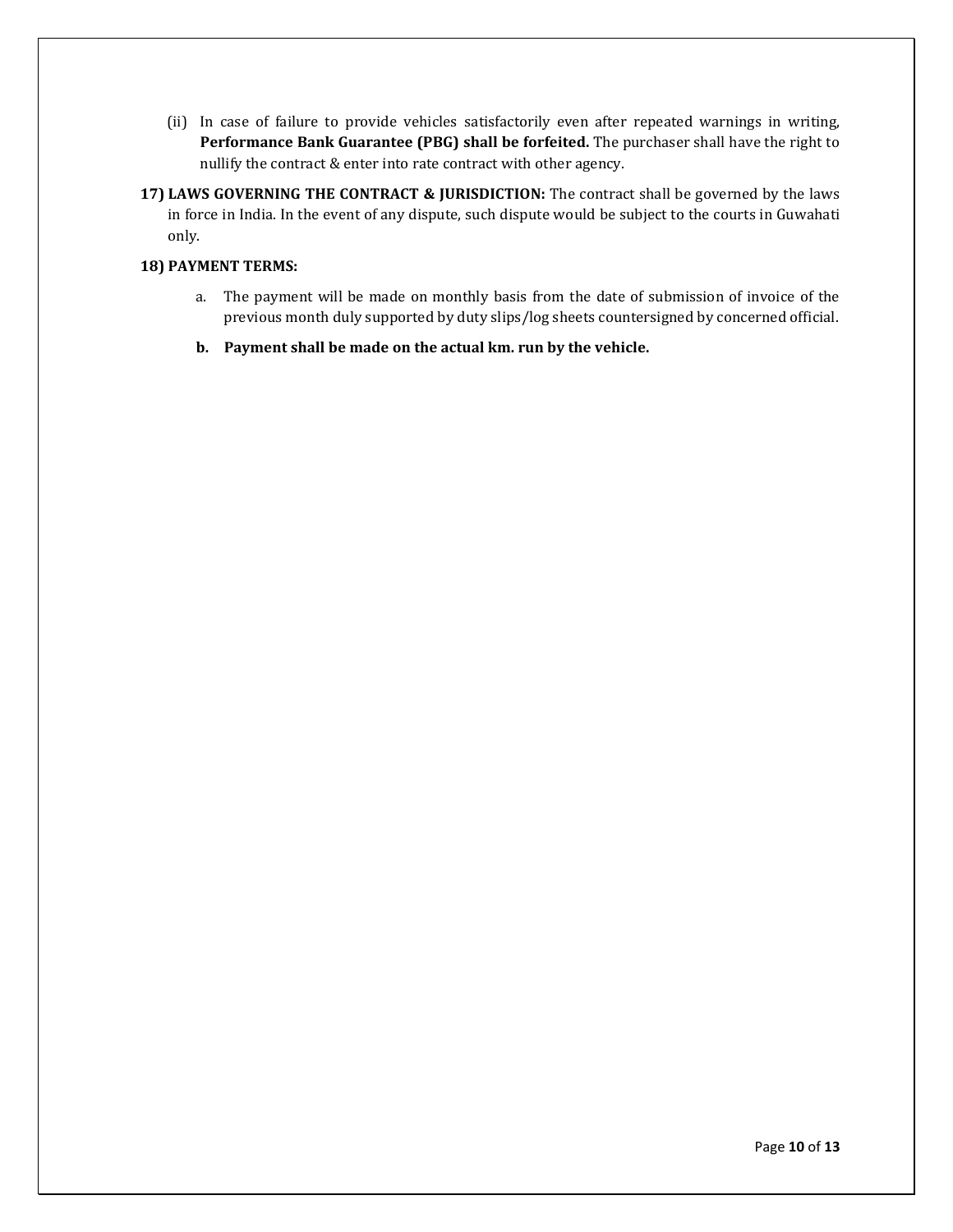#### **SECTION V**

*(This proforma must be submitted using official letterhead of the agency only)*

## *PRICE BID*

#### **No. ARIASS/APART/Veh.Hiring/20/2015/Pt-III/40 dated Guwahati the 8th October, 2021**

Our reference no................................................................................dated........................................................................

**To,**

The State Project Director Assam Rural Infrastructure and Agricultural Services (ARIAS) Society Agriculture Complex, Khanapara, Guwahati- 781022.

#### **Sub: Request for Quotation (RFQ) for Hiring of Vehicles.**

**Sir,** 

1. I/We, the undersigned, hereby submit the financial part of our Quotation. In submitting our Financial Part, we make the following additional declarations:

(a) Our quotation shall be valid for the period of 45 days from the deadline fixed for the quotation submission;

(b) I/we have thoroughly read and understood all the terms and conditions as contained in the RFQ and agree to abide by them.

| Sl.<br>no. | Type of Vehicle           | Monthly vehicle<br>rate $(2000*$ kms<br>for the purpose<br>of evaluation) |                                                         | Daily vehicle rate                                         |                                             |                               |
|------------|---------------------------|---------------------------------------------------------------------------|---------------------------------------------------------|------------------------------------------------------------|---------------------------------------------|-------------------------------|
|            |                           |                                                                           | Within Guwahati<br>city (200* kms for<br>the purpose of | Outside Guwahati<br>city $(300*$ kms for<br>the purpose of | Extra charges<br>beyond 10<br>hrs. per hour | Fuel<br>charges $@$<br>per km |
|            |                           |                                                                           | evaluation)                                             | evaluation)                                                |                                             |                               |
| 1)         | INNOVA CRYSTA (AC)        |                                                                           |                                                         |                                                            |                                             |                               |
| 2)         | <b>MARUTI SWIFT DZIRE</b> |                                                                           |                                                         |                                                            |                                             |                               |
|            | (AC)                      |                                                                           |                                                         |                                                            |                                             |                               |
| 3)         | BOLERO (AC)               |                                                                           |                                                         |                                                            |                                             |                               |
| 4)         | SCORPIO (AC)              |                                                                           |                                                         |                                                            |                                             |                               |
| 5)         | HONDA CITY (AC)           |                                                                           |                                                         |                                                            |                                             |                               |
|            | (DIESEL)                  |                                                                           |                                                         |                                                            |                                             |                               |

#### **Rate of Vehicles on Daily/Monthly Basis (inclusive of all taxes)**

*\*kms. indicated for the purpose of evaluation.*

*Note 1: For evaluation purpose of Vehicle on Monthly Rate: (Vehicle rate) + (fuel charges for 2000 kms.)*

*Note 2: For evaluation purpose of Vehicle on Daily Rate (within Guwahati city): (Vehicle rate) + (fuel charges for 200 kms.) + (extra charges per hour beyond 10 hrs.)*

*Note 3: For evaluation purpose of Vehicle on Daily Rate (outside Guwahati city): (Vehicle rate) + (fuel charges for 300 kms.) + (extra charges per hour beyond 10 hrs.)*

*Note 4: Night Halt charges shall be fixed @ Rs. 500/- per night.*

*Note 5: Payment shall be made on actual km. run by the vehicle.*

Yours faithfully,

(Authorized Signature) Name & Title of Signatory \_\_\_\_\_\_\_\_\_\_\_\_\_\_\_\_\_\_\_\_\_ Date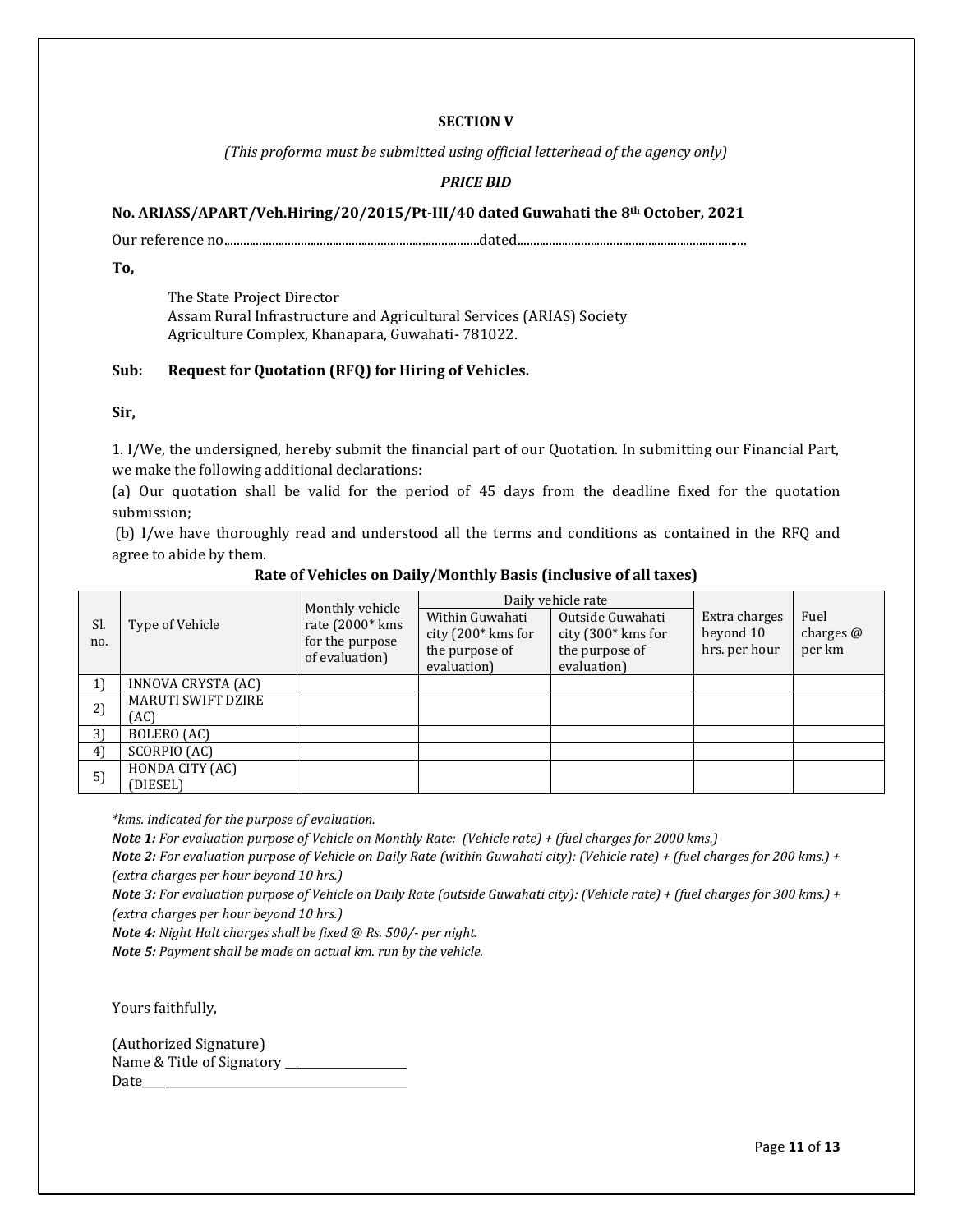## **SECTION VI**

#### UNDERTAKING

## *(This must be submitted in the official letterhead of the agency)*

**To:**

The State Project Director Assam Rural Infrastructure and Agricultural Services (ARIAS) Society Agriculture Complex, Khanapara, Guwahati- 781022

**Sub:** Undertaking for not being blacklisted.

**Sir,**

This is inform you that my/our travel agency ……………………………………………………………………………………………

*(name of the agency)* has not been blacklisted by Central/State Government/PSU or any other organization

and there has been no litigation with any Government or other agencies.

Yours faithfully,

………………………………. (Authorized Signature)

Name of Signatory \_\_\_\_\_\_\_\_\_\_\_\_\_\_\_\_\_\_\_\_\_\_\_\_\_\_\_\_\_

In the capacity of \_\_\_\_\_\_\_\_\_\_\_\_\_\_\_\_\_\_\_\_\_\_\_\_\_\_\_\_\_\_\_ *[insert legal capacity of person signing the RFQ]*

Dated on …………day of ………………………………..2021 *[insert date of signing]*